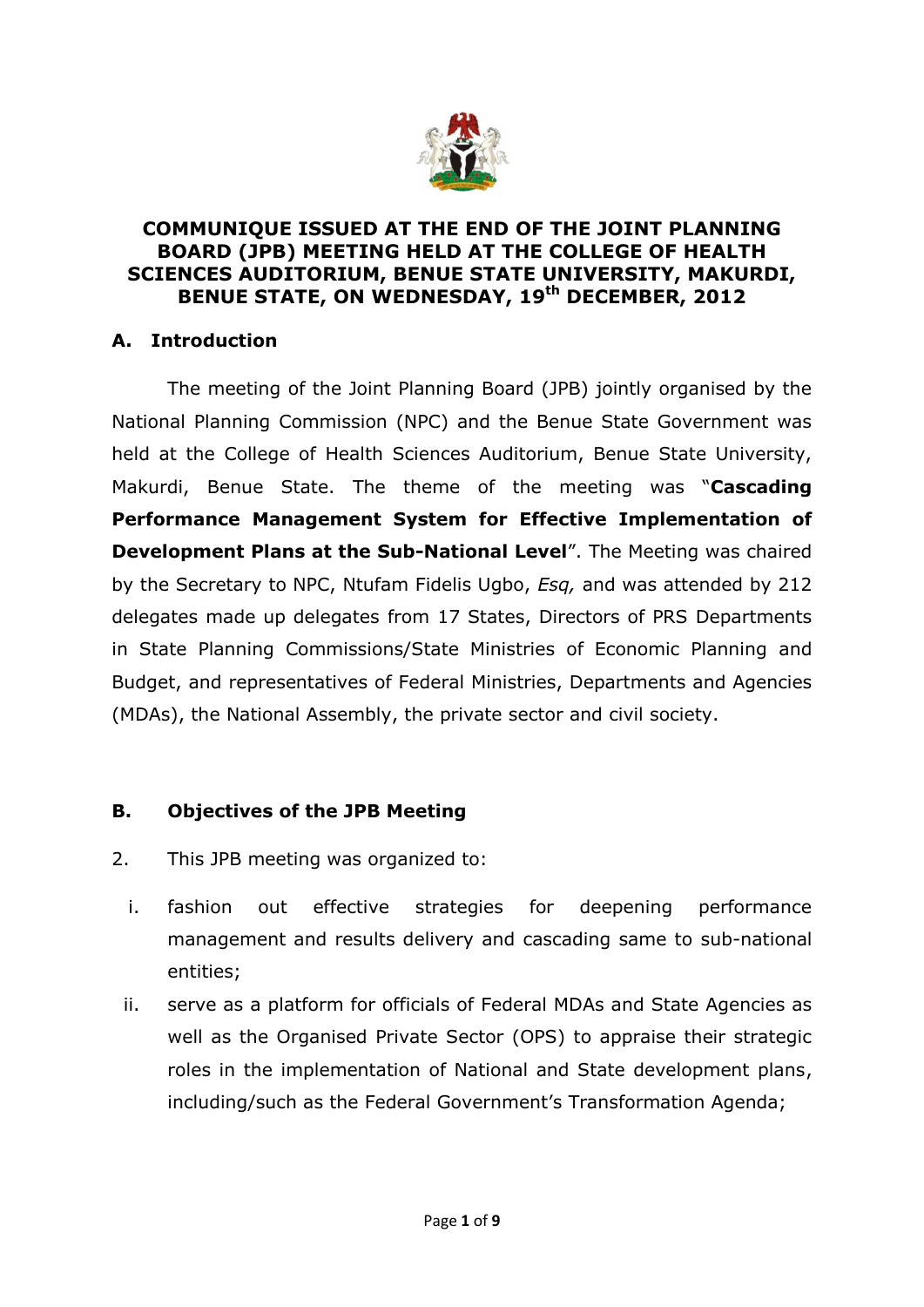- iii. provide a veritable opportunity for all key stakeholders to brainstorm and share experiences in the effective implementation of monitoring and evaluation tools for performance management; and
- iv. build on the Federal Government's effort in institutionalizing a performance management system that promotes improved service delivery and governance in the country, consistent with the aspirations of the Federal Government's Transformation Agenda and Nigeria's Vision 20:2020 (NV 20:2020).

# **C. Updates on the Resolutions of Last JPB/NCDP Meetings**

3. Updates on the resolutions of the last JPB meeting were provided. These were subjected to discussion with the following conclusions:

## **a. Committee on Appropriate Framework for the Establishment of States Planning Commissions**

- i. The budget Department should be located within the framework of States' Planning Commissions (SPC).
- ii. The Chief Executives of SPCs should be Commissioners/Cabinet Members of States' Executive Councils.
- iii. Secretaries of SPCs should be career Permanent Secretaries;
- iv. Need for clear distinction of the roles of SPC Chairmen and other members of the Commission.
- v. The framework should clearly indicate the ideal size of the Commission and clearly indicate the planning process.
- vi. Emphasis should be shifted from grants-driven perspective to Public Private Partnership (PPP).
- vii. The Administration Department should be separated from the Finance Department .

# **b. Passage of the State Project Continuity and Development Planning Bill**

After the Enugu meeting, no State has so far notified the NPC of the submission to and passage of the State Project Continuity and Development Planning Bill by the State Houses of Assembly.

# **c. Implementation of the First National Implementation Plan in the States**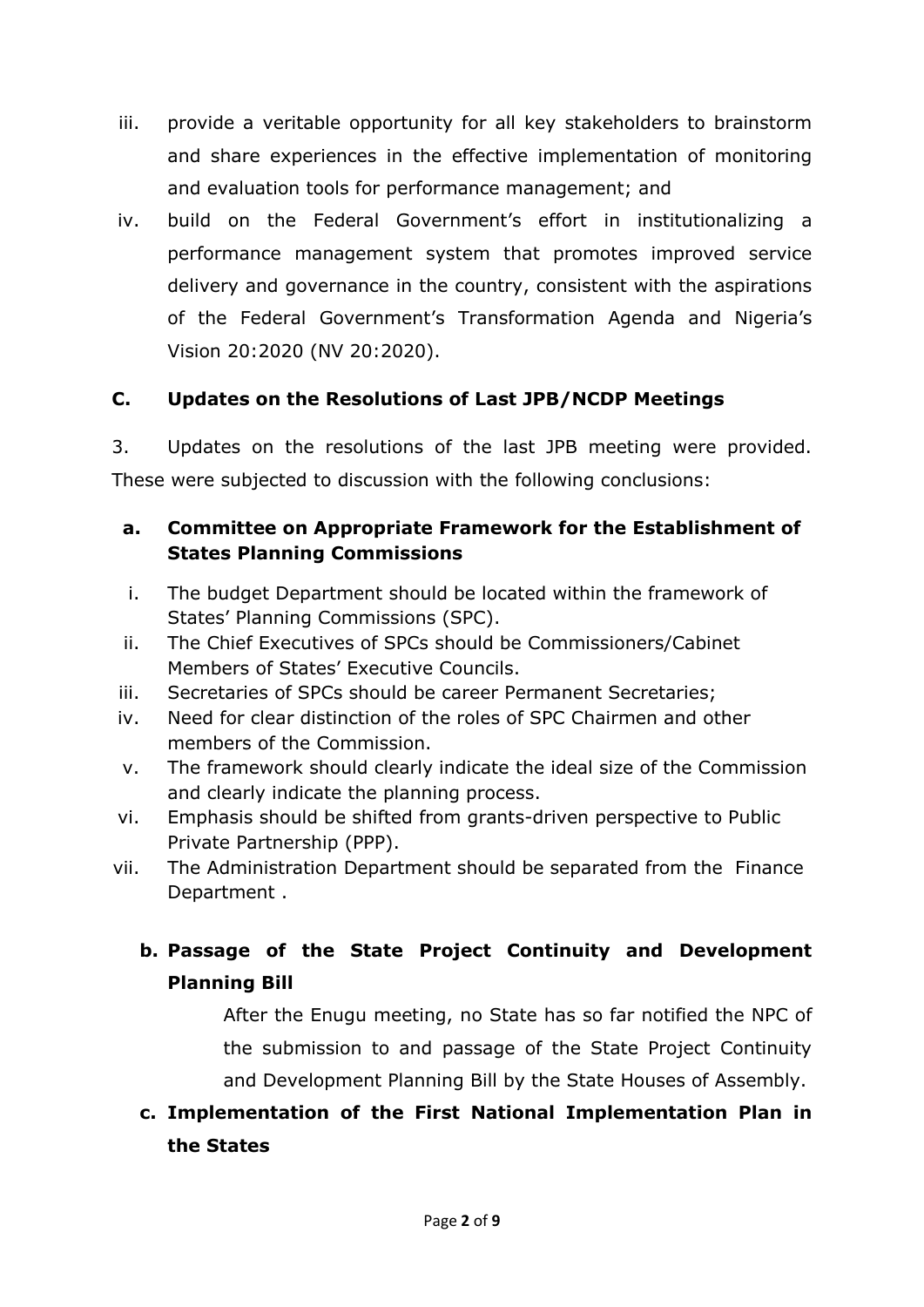Progress is being made on the implementation of the First National Implementation Plan  $(1<sup>st</sup> NIP)$  at the State level. A total of 18 out of 36 States have submitted their completed performance data templates for tracking the performance of States against priority projects contained in the 1st NIP. However, these are yet to be fully analyzed, due to the low responses from the States. The outstanding States to submit the completed data templates to serve as inputs for the development of the Second NIP (2014-2017) are as follows: Adamawa, Akwa-Ibom, Bauchi, Bayelsa, Benue, Borno, Delta, Edo, Jigawa, Kaduna, Kebbi, Kogi, Kwara, Rivers, Sokoto, Taraba, Yobe and Zamfara.

#### **d. Establishment of States' Bureau of Statistics**

A total of 22 States have passed into law their Statistical Bill while only10 States have established Bureau of Statistics**.** 

## **e. States Gross Domestic Product (SGDP) Computation Project**

- i. Progress is being made with the FG comprising the NPC and CBN contributing the sums of N150 million and N50million respectively, while 17 States and the FCT have so far contributed of N14.1million each.
- ii. The Niger Delta Development Commission (NDDC) and the Office of the Senior Special Assistant to the President on MDGs (OSSAP-MDGs) are yet to pay. Meanwhile the UNDP has made modest contribution.
- iii. A key activity carried out was the stakeholders' validation of the Report of the Needs Assessment Survey in 12 pilot States held on December 14, 2012.
- iv. The first phase of the State GDP computation process is to be concluded by February 2013 and the second phase will commence in March 2013.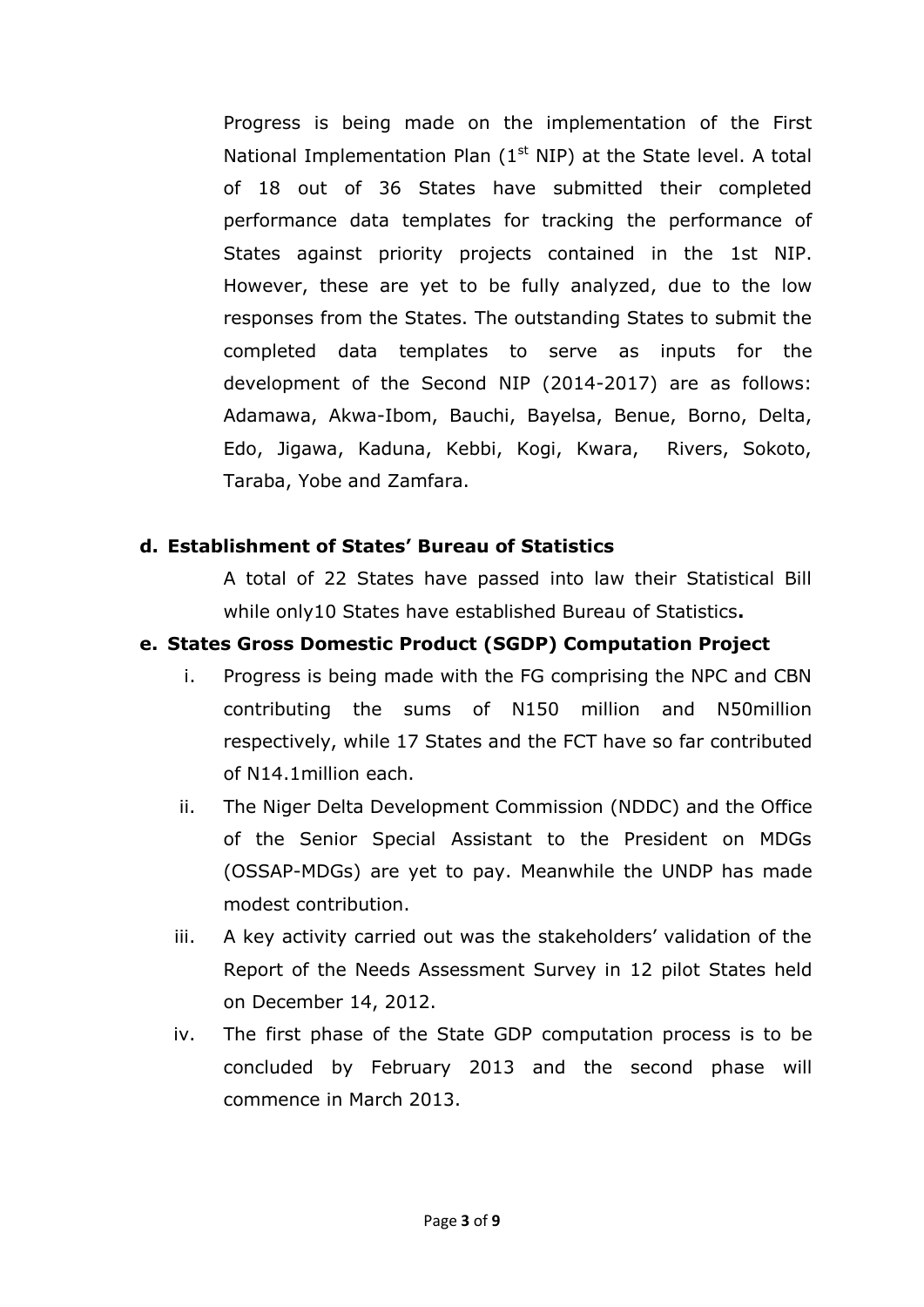- v. The Needs Assessment Survey Report will be finalized in January 2013, while Phase II of the project, covering the remaining States, will commence in February 2013.
- vi. The 19 States yet to pay their contribution for the SGDP project are Abia, Adamawa, Akwa-Ibom, Bauchi, Bayelsa, Benue, Borno, Edo, Ekiti, Enugu, Imo, Kaduna, Katsina, Kebbi, Kwara, Nasarawa, Plateau, Taraba and Zamfara.

## **D. Technical level presentations**

4. A total of 10 technical papers were presented by resource persons drawn from the rank of Directors and CEOs of NPC Parastatals (Nigerian Institute for Social and Economic Research, National Bureau of Statistics and Centre for Management Development); Federal Road Safety Corps (FRSC) and a private sector representative (H. Pierson). The thematic areas of the presentations were as follows:

- i. Operationalizing Performance Management System at Sub-National Level by Director (M&E), NPC;
- ii. Imperative of Credible Statistics for Performance Management System by Statistician-General, NBS;
- iii. Emerging Issues on the Review of the  $1<sup>st</sup>$  NIP and Implications for the Development of the 2<sup>nd</sup> NIP by Director (Macro), NPC;
- iv. Framework for the Development of National Integrated Infrastructure Master Plan: Setting the Agenda for the States by Director (Infrastructure), NPC;
- v. Mobilizing Donor Support for Effective Monitoring and Evaluation at the Sub-National Level by Director (International Cooperation), NPC;
- vi. Facilitation of Effective Monitoring and Evaluation System at Sub-National Level: H. Pierson Perspective by CEO, H Pierson Associates;
- vii. Facilitation of Effective Monitoring and Evaluation System at Sub-National Level: The Experience of FRSC by Corps Marshal;
- viii. Implications of Research and Policy Analysis for Development Planning by Director-General, NISER;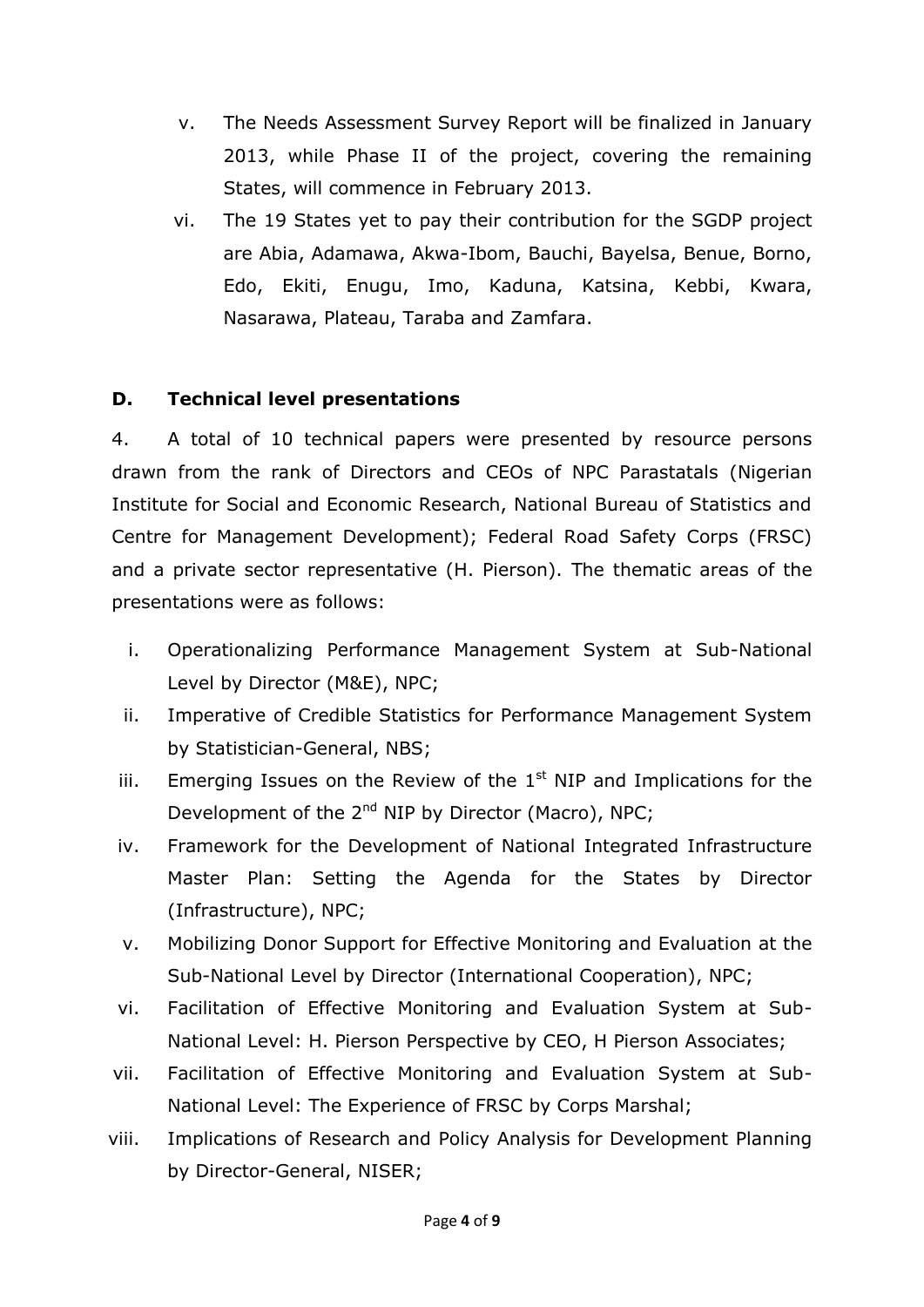- ix. Capacity Building for Effective Development Planning and Performance Management System by Director-General, CMD; and
- x. Geographic Information System (GIS) Applications in Monitoring & Evaluation of Projects by DD (M&E), NPC.

## **E. Observations**

5. The technical papers were extensively discussed and the following observations were made:

- a. political support at all levels of government is very critical to the implementation of development plans and performance management systems;
- b. the development of strategic plans is a pre-requisite for the effective implementation of a performance management system;
- c. the  $1<sup>st</sup>$  NIP review process is on-going and States' Planning Commissions/Ministries Economic Planning and Budget will need to collaborate with the NPC in ensuring the actualization of the project by March 2013;
- d. the outcome of the review of the  $1<sup>st</sup>$  NIP is expected to feed into the 2<sup>nd</sup> NIP (2014-2017) development process, which is expected to commence in the first quarter of 2013;
- e. there is inadequate, verifiable and credible baseline data with relevant key performance indicators (KPIs) across all sectors at the subnational level;
- f. there is a weak linkage between research outcomes and policy formulation and planning in Nigeria;
- g. there is a lack of effective reward system for enhanced performance management system in the public sector;
- h. infrastructure development planning in Nigeria lacks coherence, consistency, coordination and continuity;
- i. the development and management of M&E systems at the sub-national level is critical to efficient service delivery and M&E functions have been limited by budgetary constraints;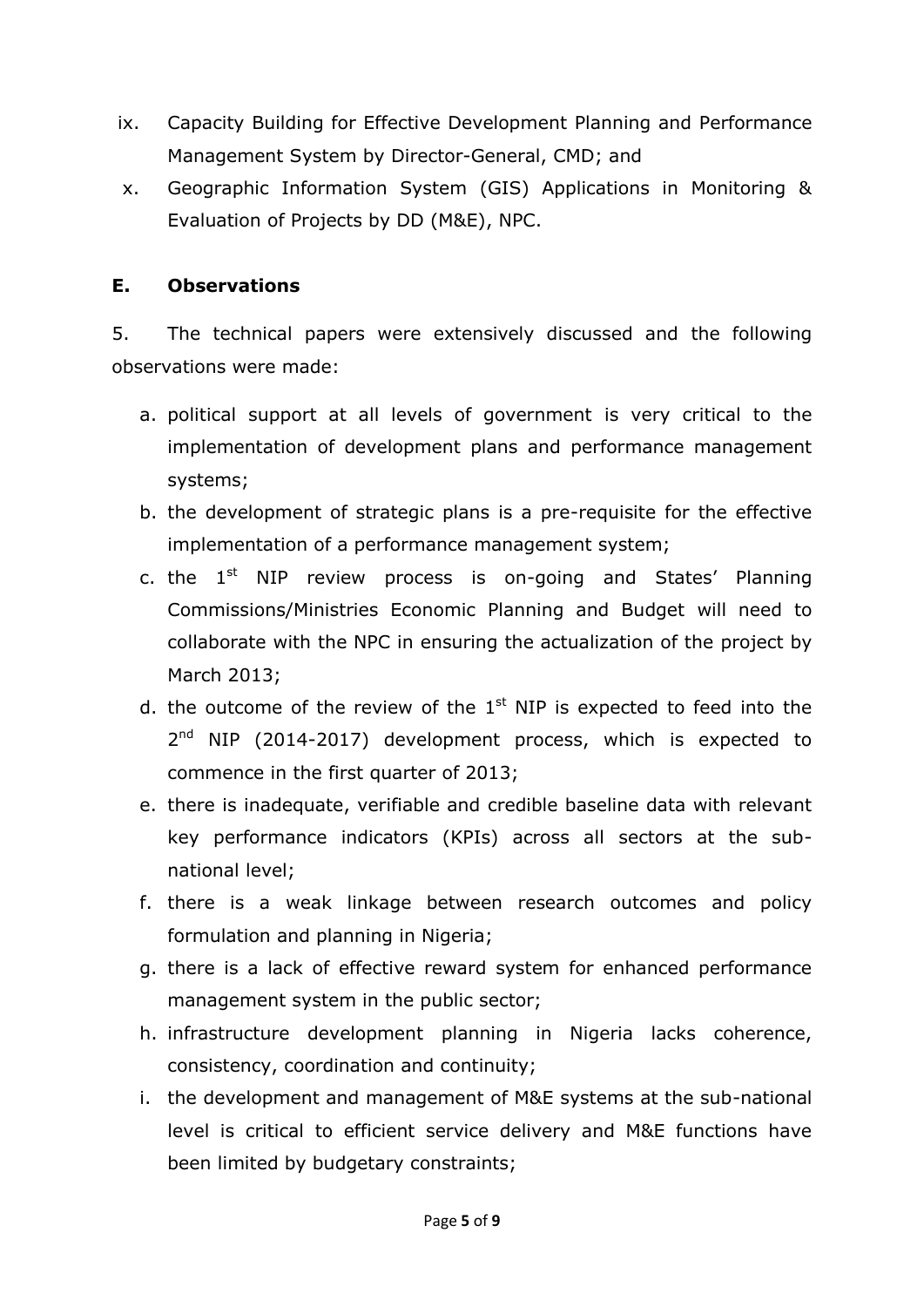- j. there is insufficient information on requirements for accessing donor support at sub-national level;
- k. significant capacity and infrastructure gaps exist at the sub-national level which need to be bridged, in order to sustain the State's GDP computation over time;
- l. a Geographic Information System (GIS) represents a key instrument for deepening M&E at the sub-national level; and
- m. the quarterly budget performance assessment currently conducted by the Budget Office of the Federation focuses on budget released rather than on impact of budget implementation.

#### **F. Recommendations**

- 6. The following recommendations were made:
	- i. there is a need to strengthen institutions at the national and subnational levels to allow for the effective implementation of a performance management system;
	- ii. States without strategic plans should take immediate steps to develop their plans. The NPC therefore should work closely with States Planning Commissions/States Ministries of Economic Planning and Budget in actualizing this;
- iii. the NPC should work closely with the State Governments in communicating the development aspirations, plans and programmes of governments at all levels to facilitate the actualization of the NV 20:2020 and the State development plans/programmes;
- iv. the Performance Contract System being implemented at the Federal level should be cascaded to the sub-national level to enhance accountability and service delivery. The States that have not done so should take immediate steps to implement Performance Contract System similar to that being implemented at the Federal Level;
- v. there is the need for a critical mass of skilled personnel in the public sector, particularly in the States Planning Commissions/States Ministries of Economic Planning and Budget to steer and manage plans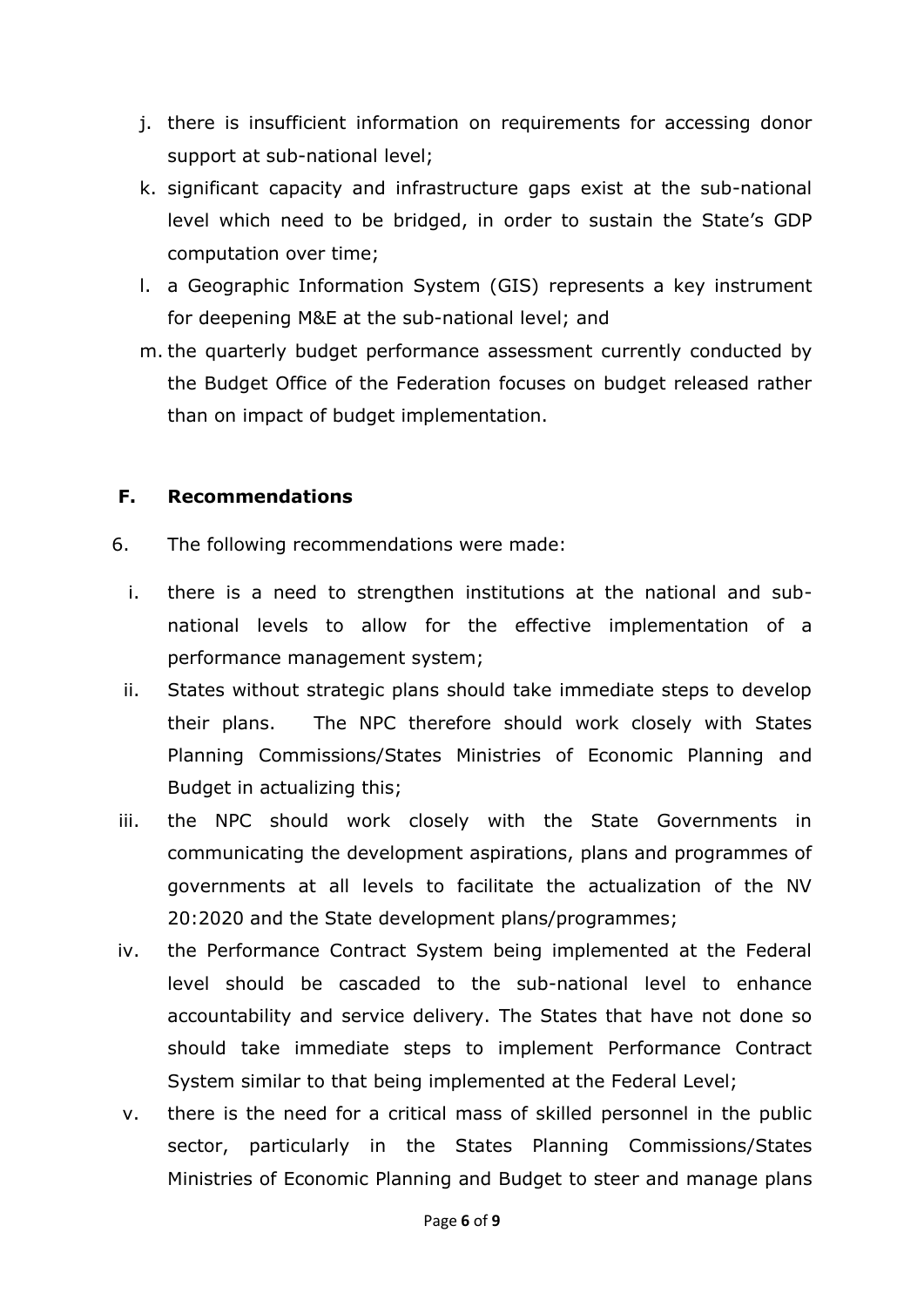development, implementation, and performance monitoring and evaluation;

- vi. public-private dialogue should be institutionalized at the State and Local Government levels to maximize the benefits of Public Private Partnership, especially in actualizing infrastructural development;
- vii. there is a need to intensify advocacy for the support of the political class to ensure full implementation of JPB and NCDP decisions and plans implementation;
- viii. States that are yet to establish States' Statistical Bureaux are encouraged to do so;
- ix. the following States need to pay their outstanding contributions of N14.1million each towards the States GDP Computation Project: Abia, Adamawa, Akwa-Ibom, Bauchi, Bayelsa, Benue, Borno, Edo, Ekiti, Enugu, Imo, Kaduna, Katsina, Kebbi, Kwara, Nasarawa, Plateau, Taraba and Zamfara.
- x. there is a need to strengthen the linkage between research, policy making and development planning at the sub-national level. The NPC is this regard, NISER is to work closely with NPC and representatives of the State Governments to develop a roadmap for collaborative research;
- xi. States Planning Commissions/relevant Ministries should be empowered to appropriately coordinate the development and implementation of States Infrastructure Master Plans as well as Monitoring and Evaluation at the sub-national level;
- xii. States and Local Governments should take advantage of available capacity development and technical support provided by donor agencies to enhance their performance management system;
- xiii. the NPC, should provide technical assistance and guidance to subnational governments in developing performance management systems and proposals for donor agencies' support;
- xiv. all projects/programmes proposed for donor support must be in line with the national development priorities as encapsulated in the NV 20:2020 and should be defined within the State or Local Governments'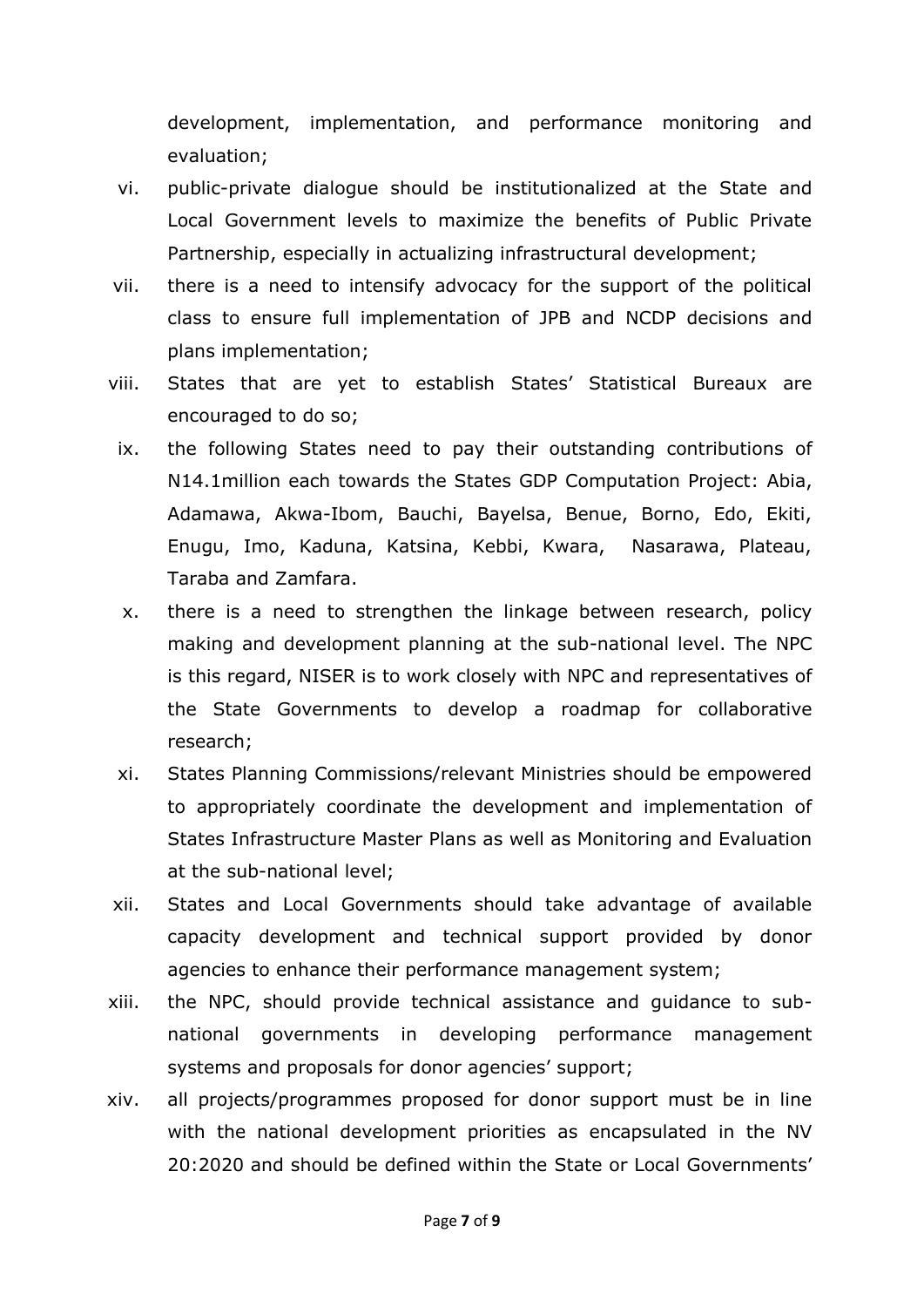strategic plans in compliance with Paris Declaration, Accra Agenda of Action and Busan Declaration;

- xv. there is a need to adopt the GIS and remote sensing technology in monitoring and evaluation of projects and programmes at the subnational level to ensure data credibility;
- xvi. the remaining 18 States which are yet to submit their data templates on the 1<sup>st</sup> NIP review are expected to do so before mid-January 2013: Adamawa, Akwa-Ibom, Bauchi, Bayelsa, Benue, Borno, Delta, Edo, Jigawa, Kaduna, Kebbi, Kogi, Kwara, Rivers, Sokoto, Taraba, Yobe and Zamfara.
- xvii. States Planning Commissions/States Ministries of Economic Planning and Budget should work closely with the NPC towards the successful completion of the  $1<sup>st</sup>$  NIP review project which is expected to be completed by March 2013 and the outcome of which will feed into the 2<sup>nd</sup> NIP (2014-2017) expected to commence in the first quarter of 2013;
- xviii. States without a functional M&E system should endeavour to set up one;
- xix. the CMD should work closely with NPC and the States to support capacity building of the staff at the sub-national level in the areas of:
	- a. project management/selection/benchmarking,
	- b. performance management system,
	- c. results-based monitoring and evaluation,
	- d. effective planning and budgeting, and
	- e. strategic management and leadership effectiveness;
- xx. the States are to work closely with the NPC in cascading the performance management system at the sub-national levels in order to ensure service delivery and the effective implementation of development plans;
- xxi. Federal MDAs implementing projects in States should collaborate with the States Planning Commissions/States Ministries of Economic Planning and Budget and relevant States MDAs for the effective M&E of these projects; and